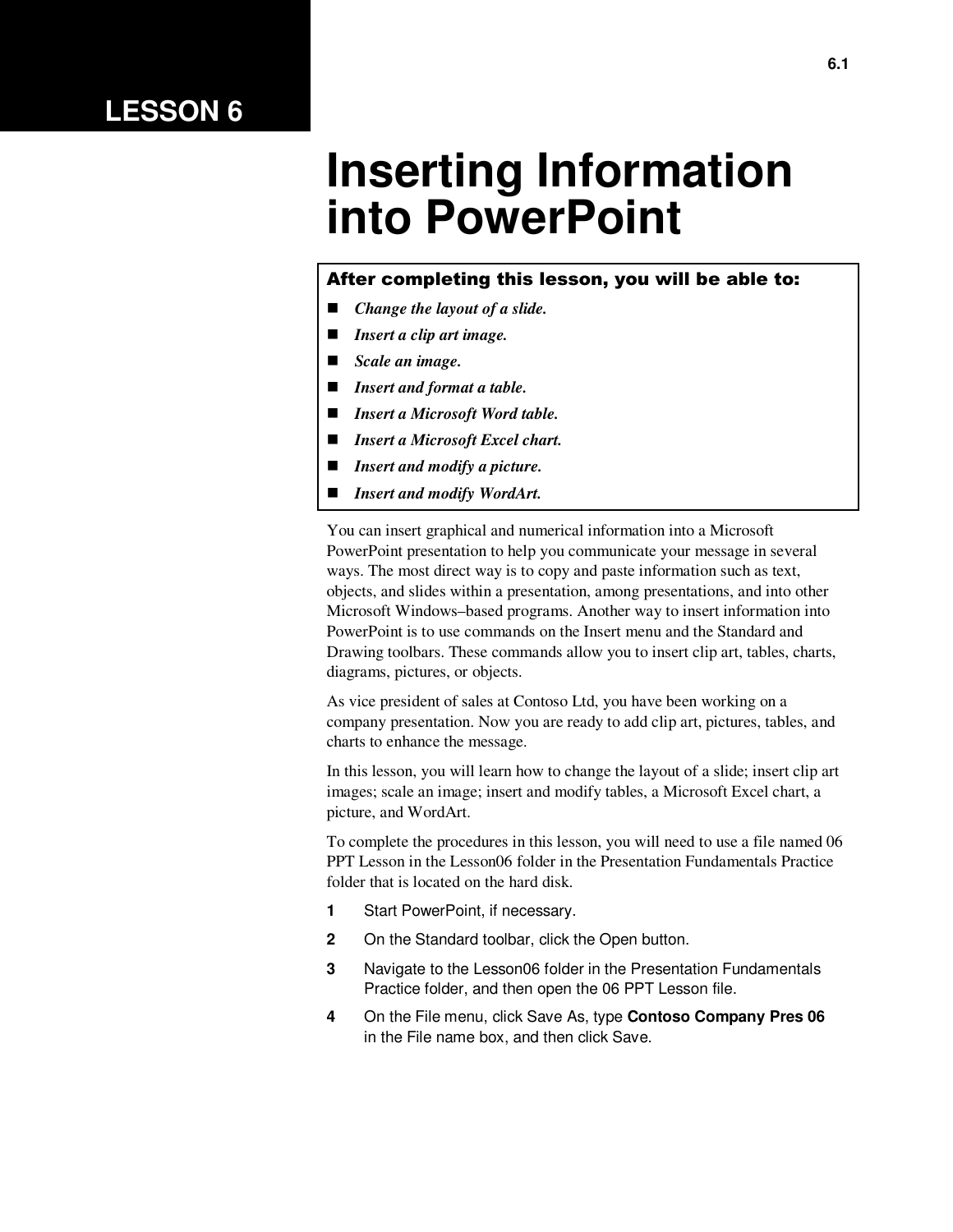#### Changing the Layout of a Slide

When inserting clip art, tables, and other information into PowerPoint you often need to make a change to the slide layout. If you make changes to the layout of a slide but then decide you would rather use the original slide layout, you can reapply it using the Slide Layout command. You can also change the current layout of a slide by selecting a new layout from the Slide Layout task pane.

When you insert clip art, tables, charts, pictures, or objects, PowerPoint may apply an **automatic layout behavior** that changes the slide layout to accommodate the new object. A Smart Tag icon appears below the object to enable you to undo the automatic layout or to access more AutoCorrect options.

In this exercise, you apply a different layout to a slide.

- **1** In the Slides tab, click slide 4.
- **2** On the Format menu, click Slide Layout.

The Slide Layout task pane opens with the current slide layout style selected.

- **3** In the Slide Layout task pane, scroll down until you reach the Text and Content Layouts heading.
- **4** Under the Text and Content Layouts heading, click the Title, Text, and Content slide layout.

The layout of slide 4 changes. The bulleted list occupies only the left half of the screen. A content placeholder occupies the right half. The slide is now ready for you to insert a table, a chart, a piece of clip art, a picture, a diagram or organization chart, or a media clip.

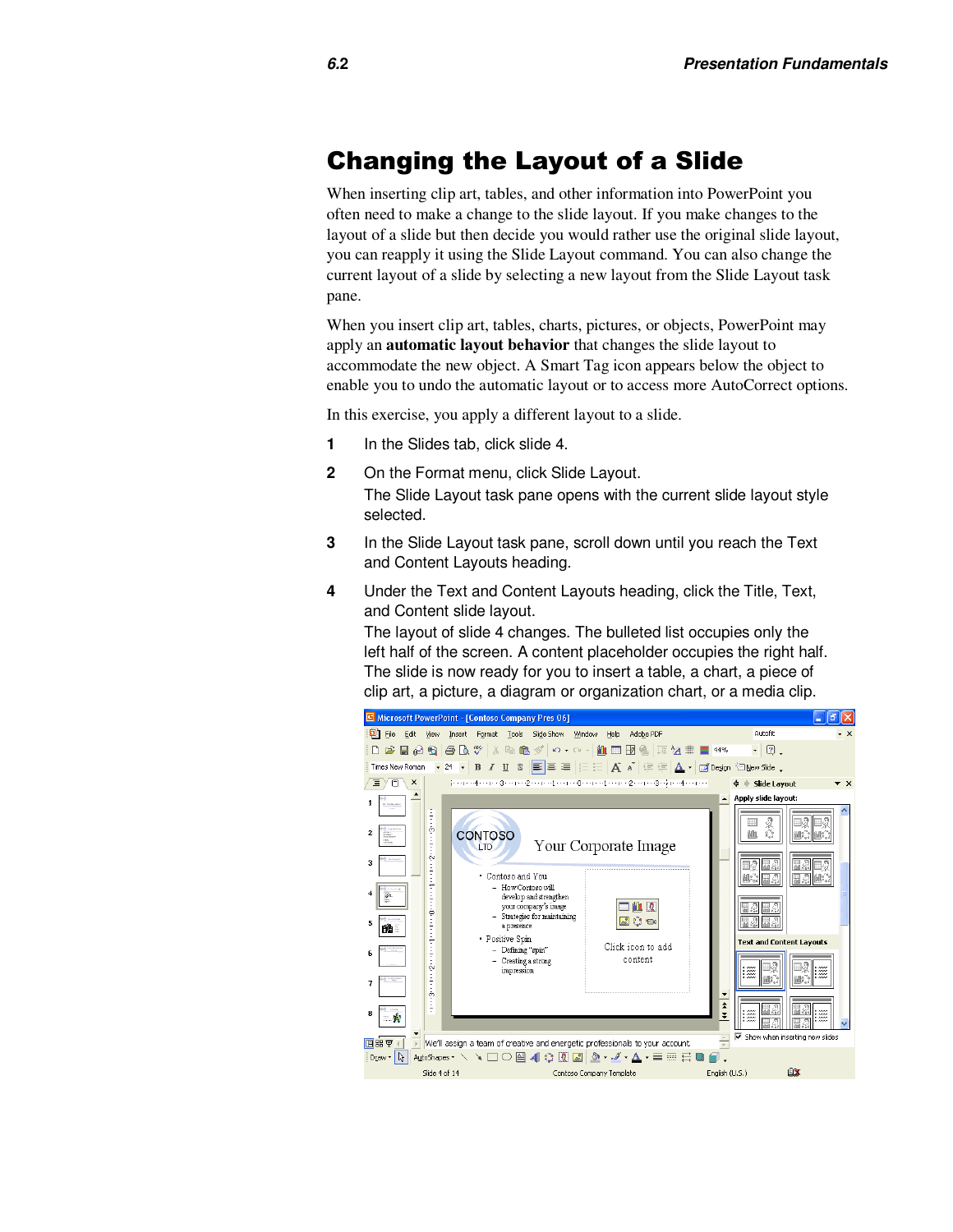- **5** If necessary, choose to AutoFit the text to the text placeholder.
- **6** In the Slide Layout task pane, click the Close box to close the task pane.

# Inserting a Clip Art Image

PowerPoint provides access to hundreds of professionally designed pieces of clip art. To add a clip art image to a slide, you can use an AutoLayout with a content placeholder and simply click the Insert Clip Art icon, which opens the Select Picture dialog box. You can also click Insert Clip Art on the Drawing toolbar or point to Picture on the Insert menu and then click Clip Art to open the Insert Clip Art task pane, which assists you in searching for clip art.

The Microsoft Clip Organizer sorts clip art images, pictures, sounds, and motion clips into categories. The Clip Organizer allows you to organize and select clips from Microsoft Office, from the Web, and from your personal collection of clips. With the Search button, you can search for specific media types, such as movies or clip art.

If you can't find the image you want in the Clip Organizer, you can search for additional images in Design Gallery Live, a clip gallery that Microsoft maintains on its Web site. To access Design Gallery Live, you click the Clips Online button on the Clip Organizer toolbar or select the link at the bottom of the Insert Clip Art task pane. This launches your Web browser and navigates you directly to the Design Gallery Live Web page, where you can access thousands of free clip art images.

In this exercise, you insert a clip art image from the Clip Organizer into a slide.

**1** With slide 4 displayed, on the Insert menu, point to Picture, and then click Clip Art.

The Insert Clip Art task pane appears with search options.

- **2** Click the Results should be down arrow and make sure only the Clip Art check box is selected.
- **3** In the Search text box, type **peak** and then click Search. All clip art pertaining to peak appears.

# important

The contents of the Insert Clip Art task pane depend on your system. It may display clip art loaded on your system by other programs, and, if you are connected to the Internet, it can display clip art from Design Gallery Live. The clip art from the Clip Organizer appears with a small globe icon in the lower-left corner of the image.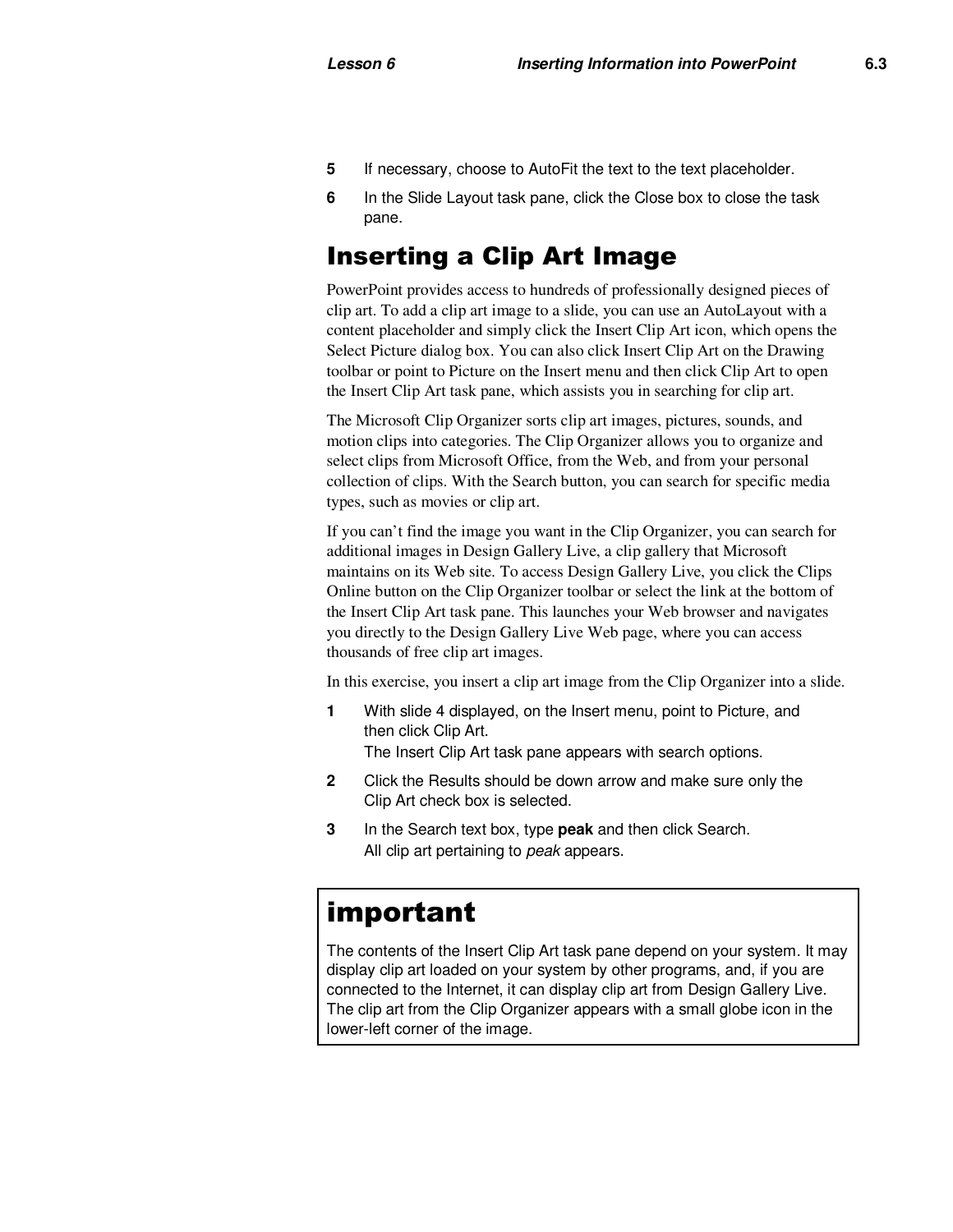**4** Scroll down, if necessary, and then click a clip art picture similar to the one shown in the following illustration:



PowerPoint inserts the clip art. An Automatic Layout Options button appears in the lower-right corner of the image, allowing you to undo the automatic layout, disable the automatic layout feature, or change AutoCorrect options. The picture is selected on the slide, and the Picture toolbar opens. When a picture is selected, PowerPoint automatically opens the Picture toolbar.

# important

If the Picture toolbar does not appear, right-click the clip art image, and then click Show Picture Toolbar on the shortcut menu.

**5** Click the down arrow on the Automatic Layout Options button to see the available options, and then click outside the image to deselect it.

The Picture toolbar is hidden.

**6** In the Insert Clip Art task pane, click the Close button to close the task pane.

#### Scaling an Image

**Scaling** changes the size of an entire object by a set percentage. With the Picture command on the Format menu, you can resize an object numerically instead of dragging its resize handle. You can scale an object by a set percentage relative to the original picture size if you select the appropriate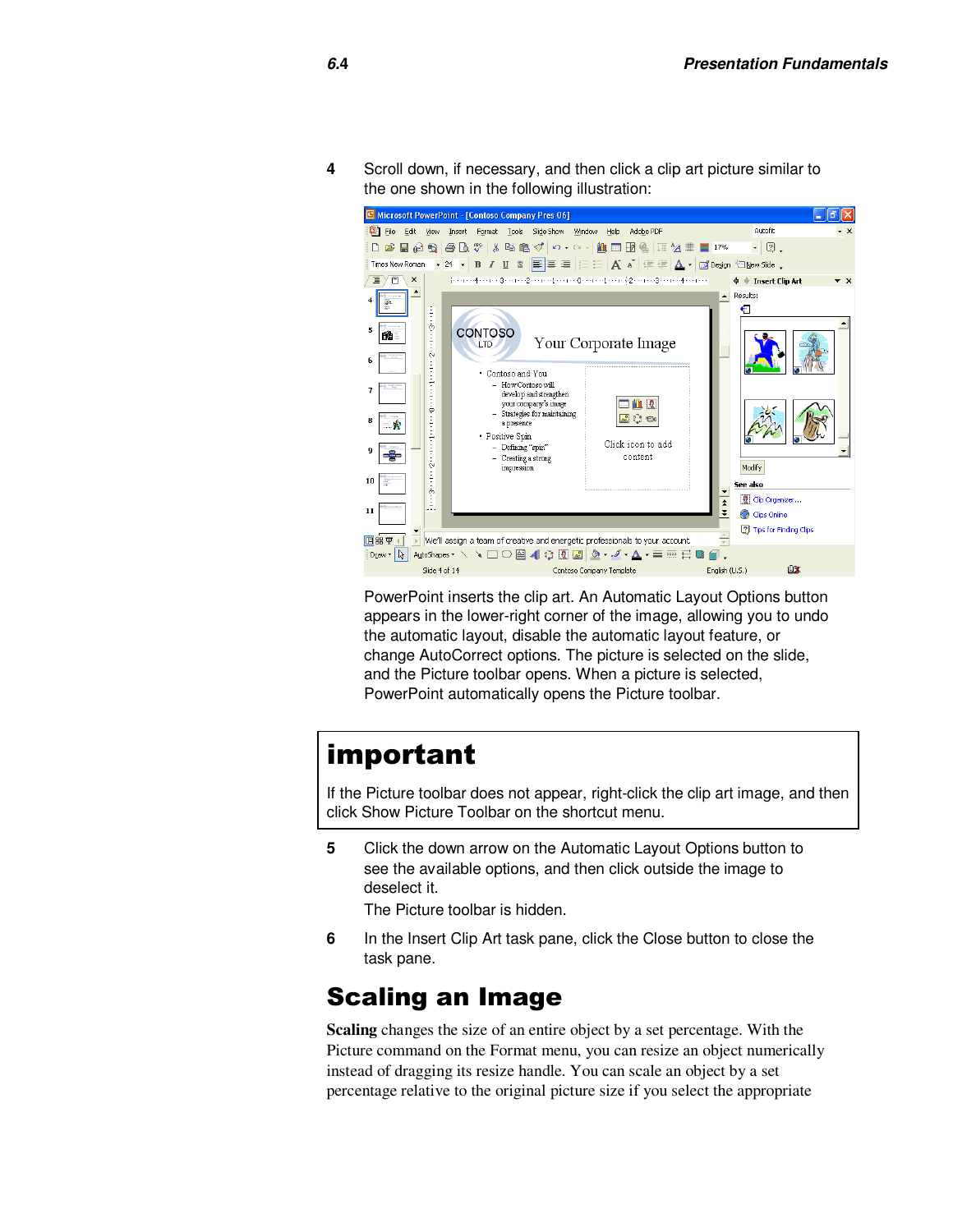check box on the Size tab in the Format Picture dialog box. Otherwise, the picture is scaled relative to the current picture size. If you create a presentation specifically for giving a slide show, you can also optimize the size of an image for the size of the slide show screen by selecting the Best scale for slide show check box on the Size tab in the Format Picture dialog box.

In this exercise, you scale an object.

- **1** In the Slide pane, drag the scroll box to slide 8.
- **2** Select the clip art image. The Picture toolbar appears.
- **3** On the Picture toolbar, click the Format Picture button, or click Picture on the Format menu. The Format Picture dialog box appears.
- **4** Click the Size tab.
- **5** In the Scale area, select the number in the Height box.
- **6** Type **120**.

Because the Lock aspect ratio check box is selected, the Width option setting will also automatically change to 120% when you click OK. If you are not sure about the new scale size, you can click Preview (next to Cancel) to view the object before you close the dialog box.

**7** Click OK.

# tip

PowerPoint remembers the original size of a picture or text object. If you accidentally change an object to the wrong size, you can set the scale back to 100% relative to its original size or click Reset in the dialog box.

If the Picture toolbar doesn't appear, click the View menu, point to Toolbars, and then click Picture.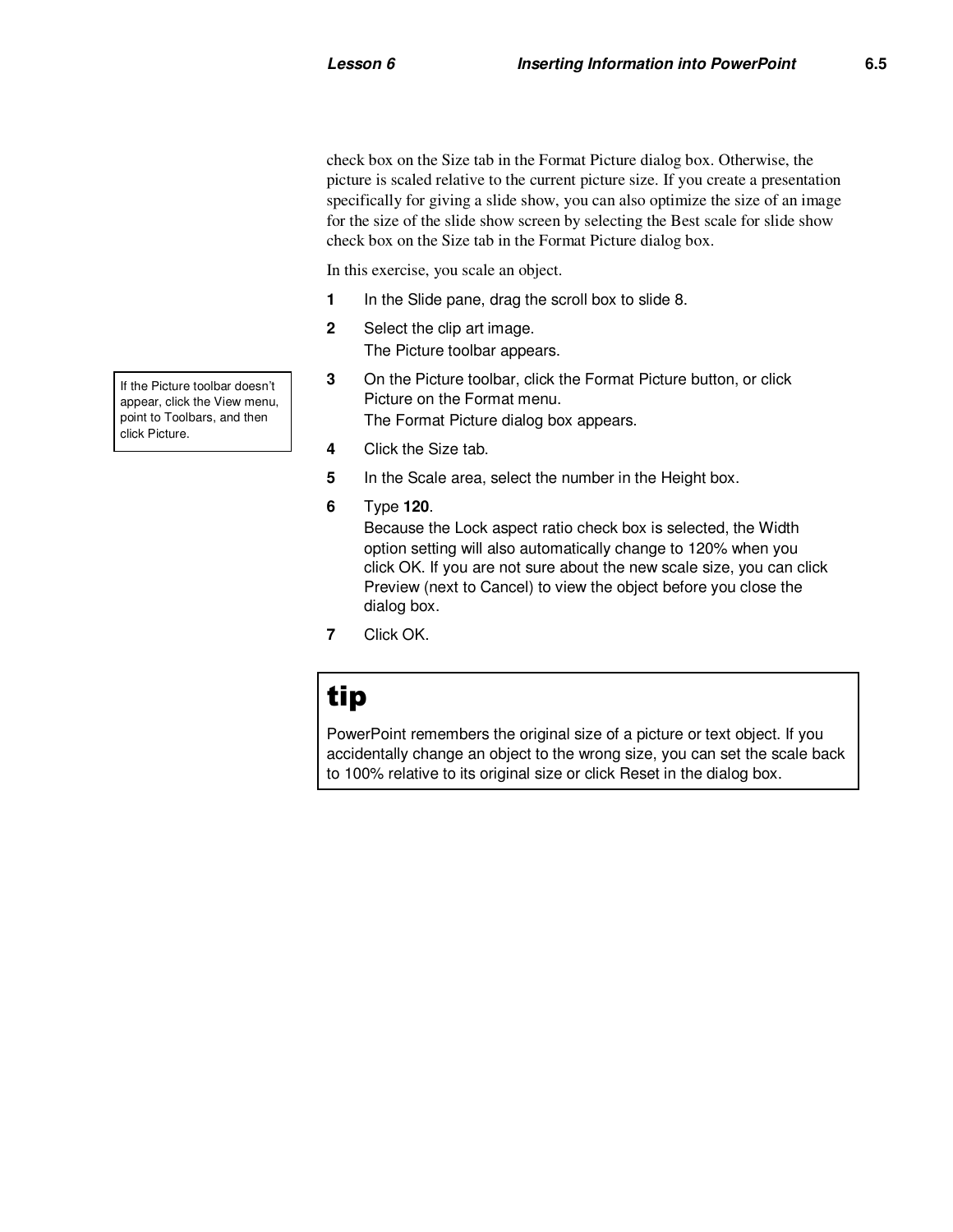#### **8** Deselect the object.

Your presentation window should look like the following illustration:



#### Inserting and Formatting a Table

A table organizes information neatly into rows and columns. The intersection of a row and a column is called a **cell**. You can create a table with standardsized cells, or you can draw a custom table with various-sized cells. Once you create a table, you enter text into the cells just as you would in a paragraph, except that using the Tab key moves the insertion point from cell to cell instead of indenting text. The first row in the table is commonly used for column headings. The leftmost column is ideal for row labels. You can customize and format individual cells as well as the entire table. To accommodate the text that you enter in the table, you can merge, or combine, cells to form one long cell. This is useful when you want to spread the text across the top of a table. You can also split, or divide, a cell into two. With the Formatting and Tables and Borders toolbars, you can add color, add borders, and change text alignment in a table.

In this exercise, you insert and format a table.

- **1** Drag the scroll box to slide 11. The Table AutoLayout has been applied to slide 11.
- **2** Double-click the table placeholder. The Insert Table dialog box appears.
- **3** Click the Number of rows up arrow until the number reaches 4.
- **4** Click OK.

You can also press Esc to deselect an object.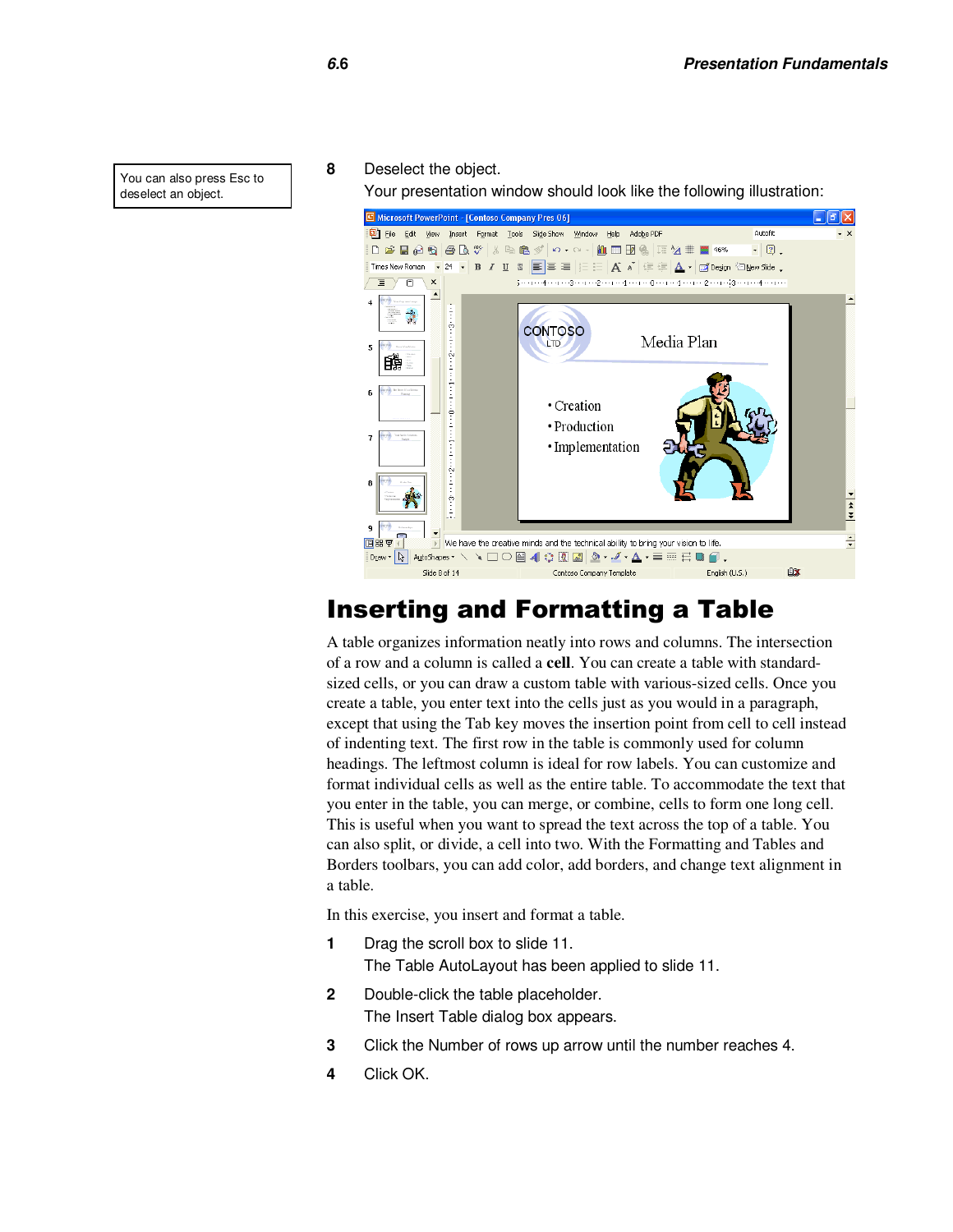If the Tables and Borders toolbar doesn't appear, click the View menu, point to Toolbars, and then click Tables and Borders.

PowerPoint inserts a blank table that you can fill in with text. The Tables and Borders toolbar also appears in the presentation window.

**5** Type the following text in the table, using Tab to move from cell to cell:

| Company                         | <b>Success</b>                                               |
|---------------------------------|--------------------------------------------------------------|
| Bits, Bytes, and Chips,<br>Inc. | Landed a \$20 million<br>contract                            |
| <b>Miller Textiles</b>          | Improved community<br>presence through local<br>sponsorships |
| American Society of<br>Science  | Increased membership by<br>33% by modernizing<br>their image |

- **6** Select the column titles, *Company* and *Success*, in the table, and then click the Bold button on the Formatting toolbar.
- **7** On the Formatting toolbar, click the Center button, and then click Center Vertically on the Tables and Borders toolbar.
- **8** On the Tables and Borders toolbar, click the Fill Color button down arrow, and then click the light gray color box on the right.
- **9** Click the Draw Table button on the Tables and Borders toolbar, and then draw a line under Miller Textiles. Your presentation window should look like the illustration on the following page.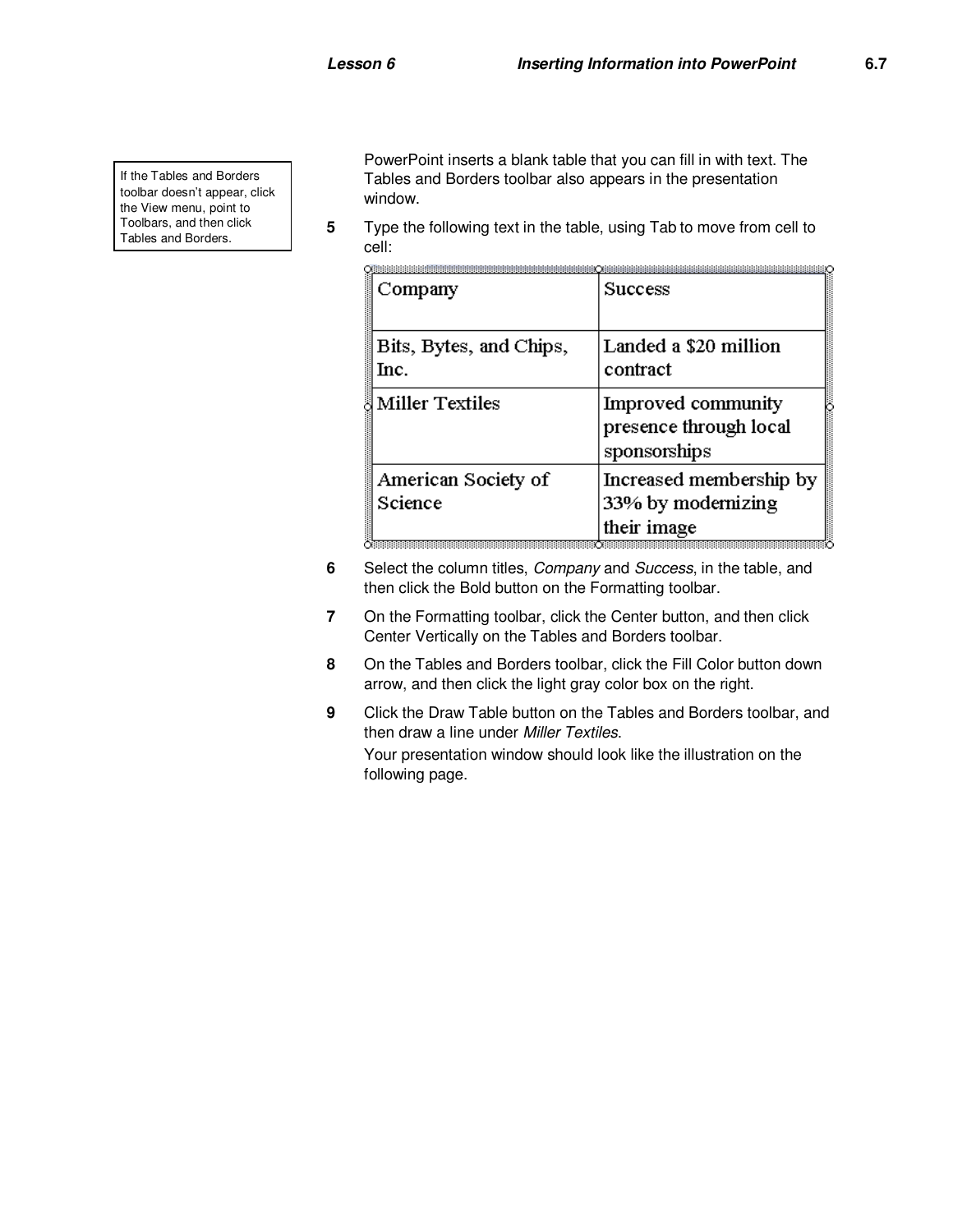| <b>G</b> Microsoft PowerPoint - [Contoso Company Pres 06]                               |                 |                    |                                |                                    |                                                                                                                                |                                                                       |                      |
|-----------------------------------------------------------------------------------------|-----------------|--------------------|--------------------------------|------------------------------------|--------------------------------------------------------------------------------------------------------------------------------|-----------------------------------------------------------------------|----------------------|
| File<br>Edit<br>View                                                                    | Insert          | Format<br>Tools    | Slide Show<br>Window           | Help                               | Adobe PDF                                                                                                                      | Autofit                                                               | $\cdot$ $\times$     |
| $\mathfrak{B} \boxplus \mathfrak{B} \boxplus \boxtimes \mathfrak{B}$ ) $\mathbb{R}^n$   |                 |                    |                                |                                    | kk 6 ₫   K + Q +   ((() ⊞   B   (§   III 12 III   E 16%                                                                        | $-2$ .                                                                |                      |
| Times New Roman                                                                         | 28              | $\cdot$ B $I$ U    |                                |                                    | S $\boxed{\equiv}$ = $\equiv$ $ E E $ $\overline{A}$ $\land$ $ E $ $\overline{E}$ $ A -  E $ Design $\Diamond$ New Side $\Box$ |                                                                       |                      |
| п<br>×                                                                                  |                 |                    |                                |                                    | . <u>Zaarad aan 2 aan as aanas</u> aan san as aan san aan san as s                                                             |                                                                       |                      |
| ឧ<br>q<br><b>Extermalar</b>                                                             | $\ddot{ }$<br>ò |                    | <b>CONTOSO</b><br><b>ITD</b>   | Contos                             | <b>Tables and Borders</b><br>Table *<br>画面目目目                                                                                  | $\cdot$ 1pt $\cdot$ $\angle$ $\Box$ $\cdot$ $\Diamond$ $\cdot$<br>田 田 | $\bullet$ $\times$   |
| m<br>10<br><b>STATIONS</b>                                                              | Ŵ               |                    |                                | Company<br>Bits, Bytes, and Chips, | <b>Success</b><br>Landed a \$20 million                                                                                        |                                                                       |                      |
| 11                                                                                      |                 |                    | Inc.                           |                                    | contract                                                                                                                       |                                                                       |                      |
| <b>Service Street</b>                                                                   |                 |                    | Miller Textiles                |                                    | Improved community<br>presence through local<br>sponsorships                                                                   | <b>NAME OF STRAIGHT AND ASSESS</b>                                    |                      |
| 12                                                                                      | Ń               |                    | American Society of<br>Science |                                    | Increased membership by<br>33% by modernizing<br>مممعشعشطة                                                                     |                                                                       | $\frac{1}{1}$        |
| 13                                                                                      |                 |                    |                                |                                    |                                                                                                                                |                                                                       |                      |
| 回器室                                                                                     |                 | Click to add notes |                                |                                    |                                                                                                                                |                                                                       | $\frac{\Delta}{\pi}$ |
| ो⊹<br>Draw -<br>Click and drag to create a table and to draw rows, columns and borders. |                 |                    |                                |                                    |                                                                                                                                |                                                                       |                      |
|                                                                                         |                 |                    |                                |                                    |                                                                                                                                |                                                                       |                      |

- **10** Click the Erase button on the Tables and Borders toolbar, and then click the line under Miller Textiles.
- **11** Click the Erase button again to turn it off.
- **12** Make sure no table cells are selected. Click on the vertical line between the two columns and drag to the left until the right-hand column text fits in the table, as shown in the following illustration:



**13** Deselect the table.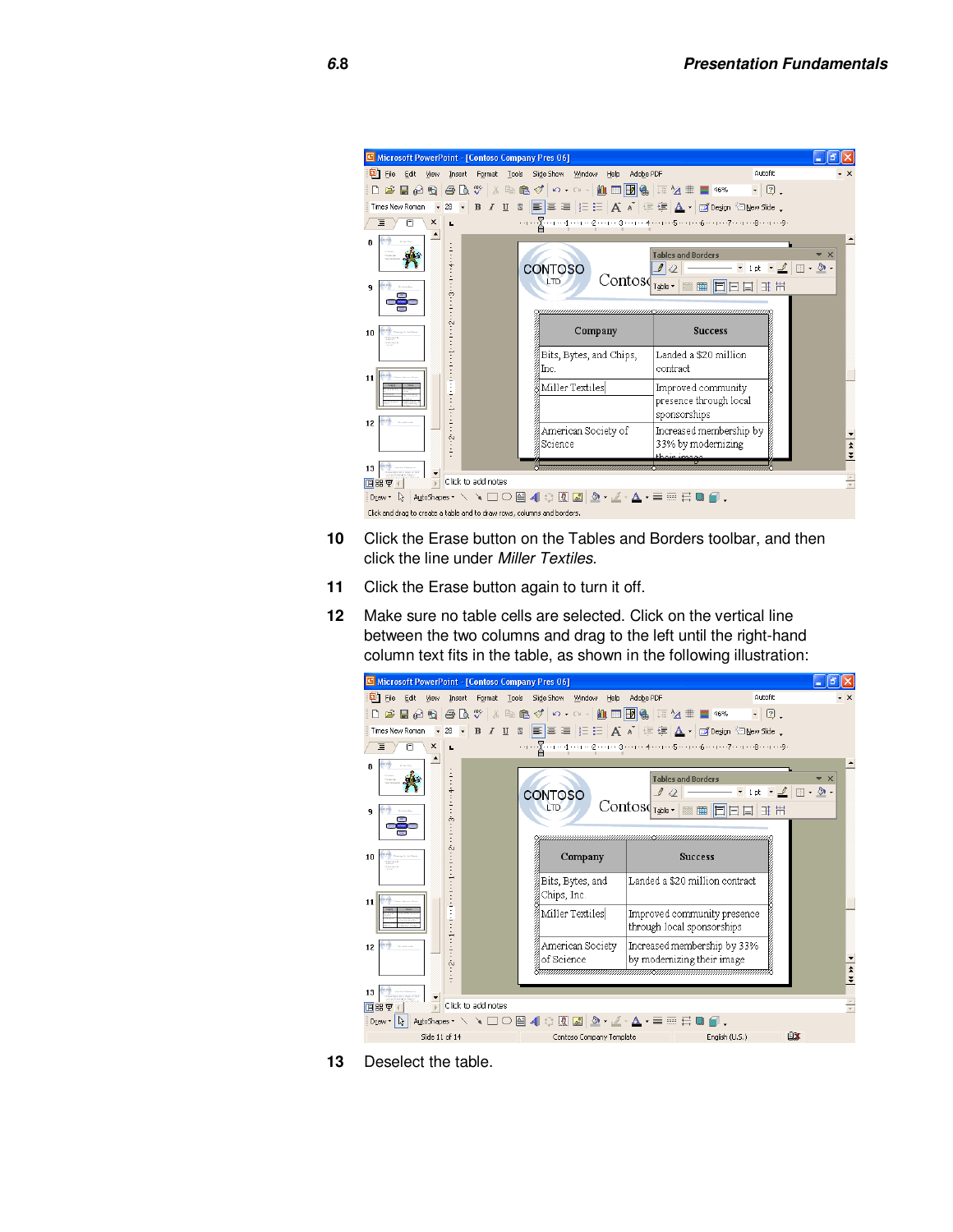#### Inserting a Microsoft Word Table

You can insert a Microsoft Word table in PowerPoint by inserting the table as an embedded object in a slide. (See "Inserting a Microsoft Excel Chart" in this lesson for more information about an embedded object.) Skip this task if you do not have Word installed.

To insert a Word table:

- **1** In PowerPoint, on the Insert menu, click Object.
- **2** In the Insert Object dialog box, click Create new.
- **3** In the Object type box, click Microsoft Word Document, and then click OK.

A Microsoft Word document opens in the PowerPoint slide.

- **4** Use the commands on the Table menu to create the table that you want.
- **5** Click outside the table to return to Microsoft PowerPoint.

# Inserting a Microsoft Excel Chart

PowerPoint simplifies the process of inserting a Microsoft Excel chart into a presentation by embedding the chart as an object in the slide. An **embedded object** is an object that maintains a direct connection to its original program, known as the **source program**. After you insert an embedded object, you can easily edit it by double-clicking it, which opens the program in which it was originally created.

Embedding objects greatly increases the file size of a presentation because the embedded object is stored in the presentation. To reduce the file size of the presentation, you can link an object instead of embedding it. A **linked object**  appears in the slide, but it actually contains a "link" back to the original document, known as the **source document**. When you link an object, the original object is stored in its source document, where it was created. The presentation stores only a representation of the original. The source program will update the object when you modify the source document.

In this exercise, you insert an Excel chart object in a slide and edit an embedded Excel object.

- **1** In the Slides tab, click slide 7.
- **2** On the Insert menu, click Object. The Insert Object dialog box appears.
- **3** Click the Create from file option.
- **4** Click Browse. The Browse dialog box appears. It is similar to the Open dialog box.
	- **5** Navigate to the Lesson06 folder in the Presentation Fundamentals Practice folder.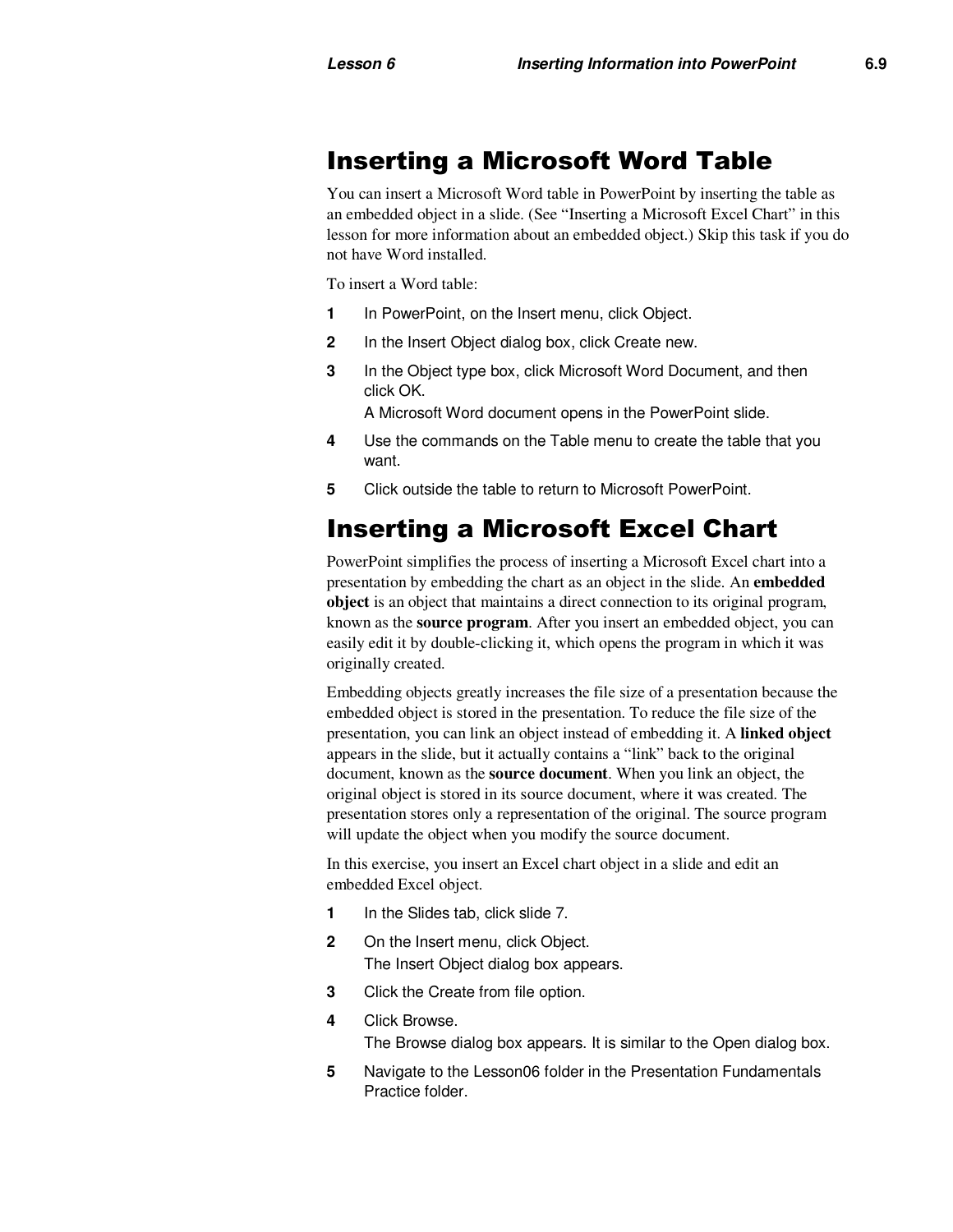**6** In the list of file and folder names, click 06 PR Budget, and then click OK to close the Browse dialog box.

| <b>Insert Object</b>            |                                                                                                                                 |                 |
|---------------------------------|---------------------------------------------------------------------------------------------------------------------------------|-----------------|
| $\Box$ Create new               | File:                                                                                                                           | OK              |
| $\binom{3}{1}$ Create from file | C:\Unlimited Potential\Presentation Fundamentals Pract                                                                          | Cancel          |
| Result                          | Link<br>Browse<br>Inserts the contents of the file as an object into your<br>presentation so that you can activate it using the | Display as icon |
|                                 | application that created it.                                                                                                    |                 |

# important

When working with a linked object, you need to remember to make the modifications in the source document, not in PowerPoint. Although you can make changes to the image in the presentation, they will be temporary, and you will lose them when you close the presentation. The next time that you open the presentation, the object will update (link) to the version of the source document in the source program. To link an object, you select the Link check box in the Insert Object dialog box.

**7** Click OK.

PowerPoint embeds the chart (a bar chart) into the new slide.

- **8** Double-click the embedded Excel chart. Excel opens and displays the Chart1 worksheet. The Standard and Formatting toolbars change to the Excel toolbars, and the Excel Chart toolbar appears.
- **9** Click the Chart2 worksheet tab. Your embedded object should look like the illustration on the following page.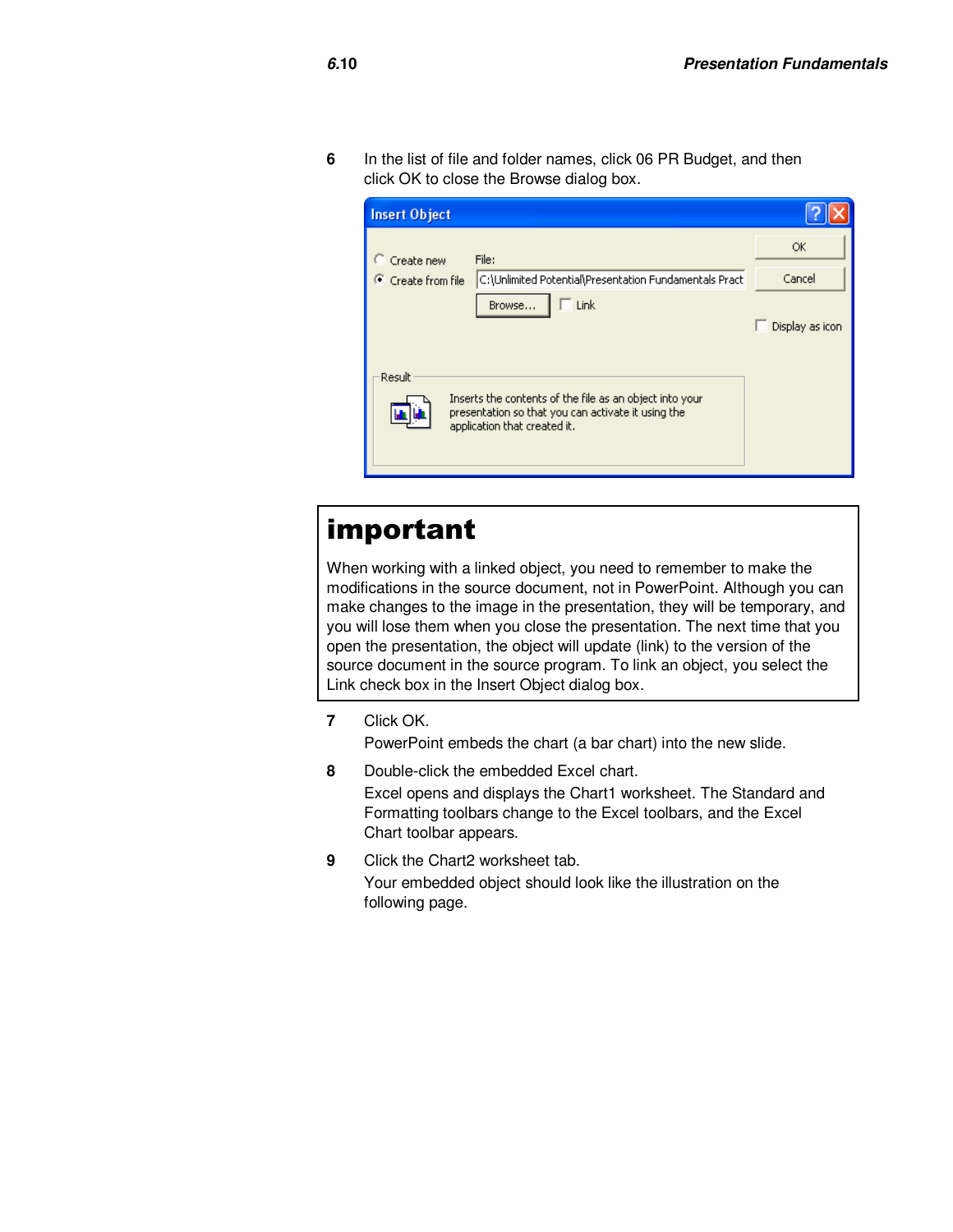

**10** Click a blank area of the slide to exit Excel and deselect the embedded Excel object.

The PowerPoint toolbars and menus return, and the embedded Excel object is updated on the slide, as shown in the following illustration:



# tip

You may need to resize the Excel object on the slide by dragging its side handles to make it resemble the object in the illustration above.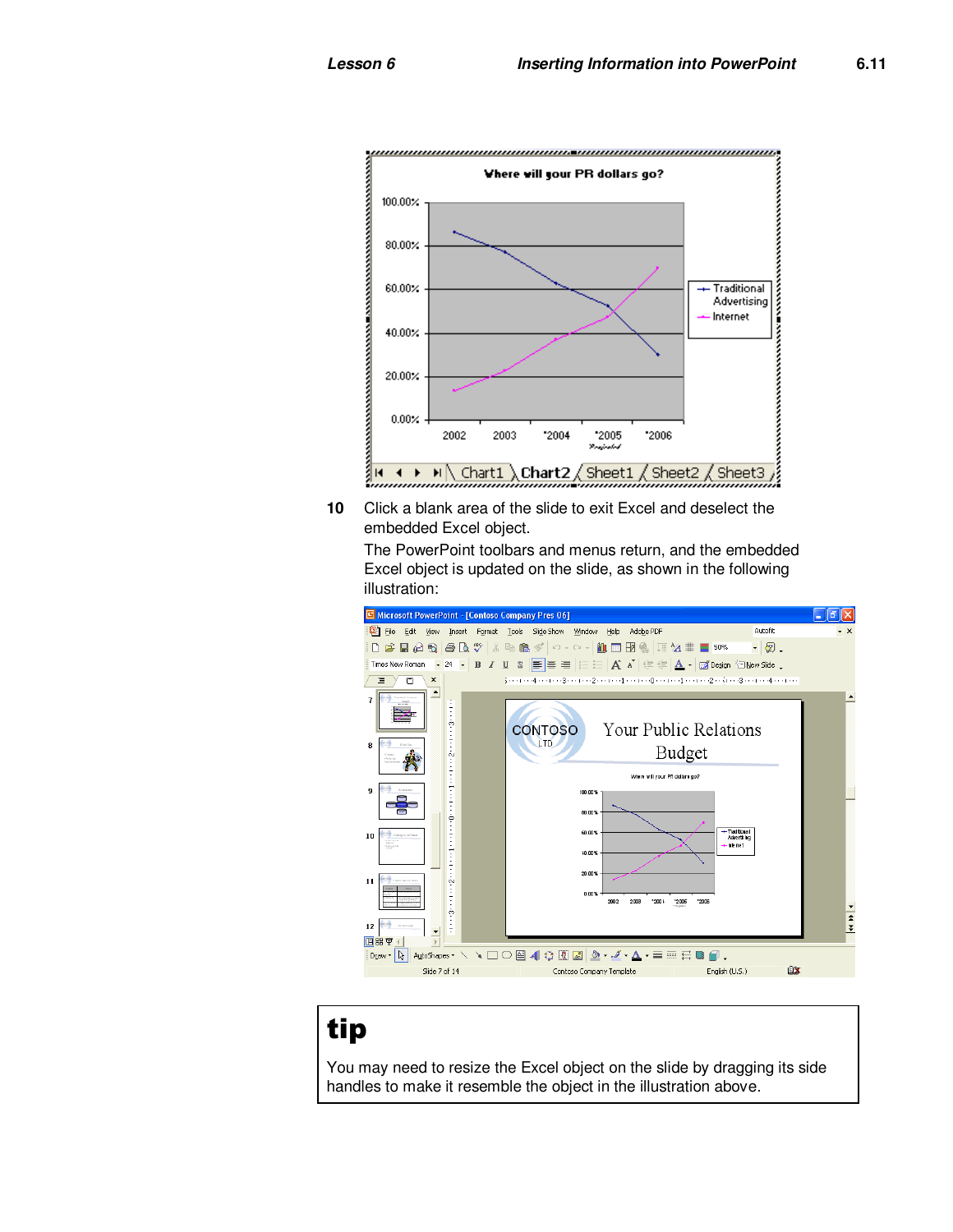#### Inserting a Picture

PowerPoint makes it possible for you to insert pictures, graphics, scanned photographs, art, photos, or artwork from a CD-ROM or other program into a slide. When you use the Picture submenu on the Insert menu, you specify the source of the picture—a file, Office's clip art collection, or a scanner or digital camera.

To insert a picture from a file on your hard disk, removable disk, or network, you use the From File command on the Picture submenu. To insert a picture from the clip art collection that comes with PowerPoint, you click the Clip Art command, which opens the Insert Clip Art task pane. Microsoft Office XP provides hundreds of professionally designed pieces of clip art that you can use in your presentations. If you have a scanner connected to the computer you are using, you can scan and insert a picture using the From Scanner or Camera command. Once you insert clip art or any picture into your document, you can modify it by using the Picture toolbar.

If you have a large collection of pictures, you can use PowerPoint to create a photo album. PowerPoint allows you to insert multiple pictures from your hard disk into your photo album. You can also customize the photo album using special layout options, such as oval frames and captions under each picture.

When you insert pictures from files on your hard disk drive, scanner, digital camera, or Web camera, PowerPoint allows you to select multiple pictures, view thumbnails of them, and insert them all at once, which speeds up the process.

In this exercise, you insert a picture, open a new photo album, and insert multiple pictures into the photo album.

- **1** In the Slides tab, click slide 10.
- **2** On the Insert menu, point to Picture, and then click From File. The Insert Picture dialog box appears.
- **3** Navigate to the Lesson06 folder in the Presentation Fundamentals Practice folder. Thumbnails of all pictures stored in the folder are displayed.
- **4** In the list of file and folder names, click 06 Future Picture.
- **5** Click Insert. The picture and the Picture toolbar appear, along with the Automatic Layout Options button.
- **6** On the Insert menu, point to Picture, and then click New Photo Album.

The Photo Album dialog box appears.

**7** Click File/Disk. The Insert New Pictures dialog box appears.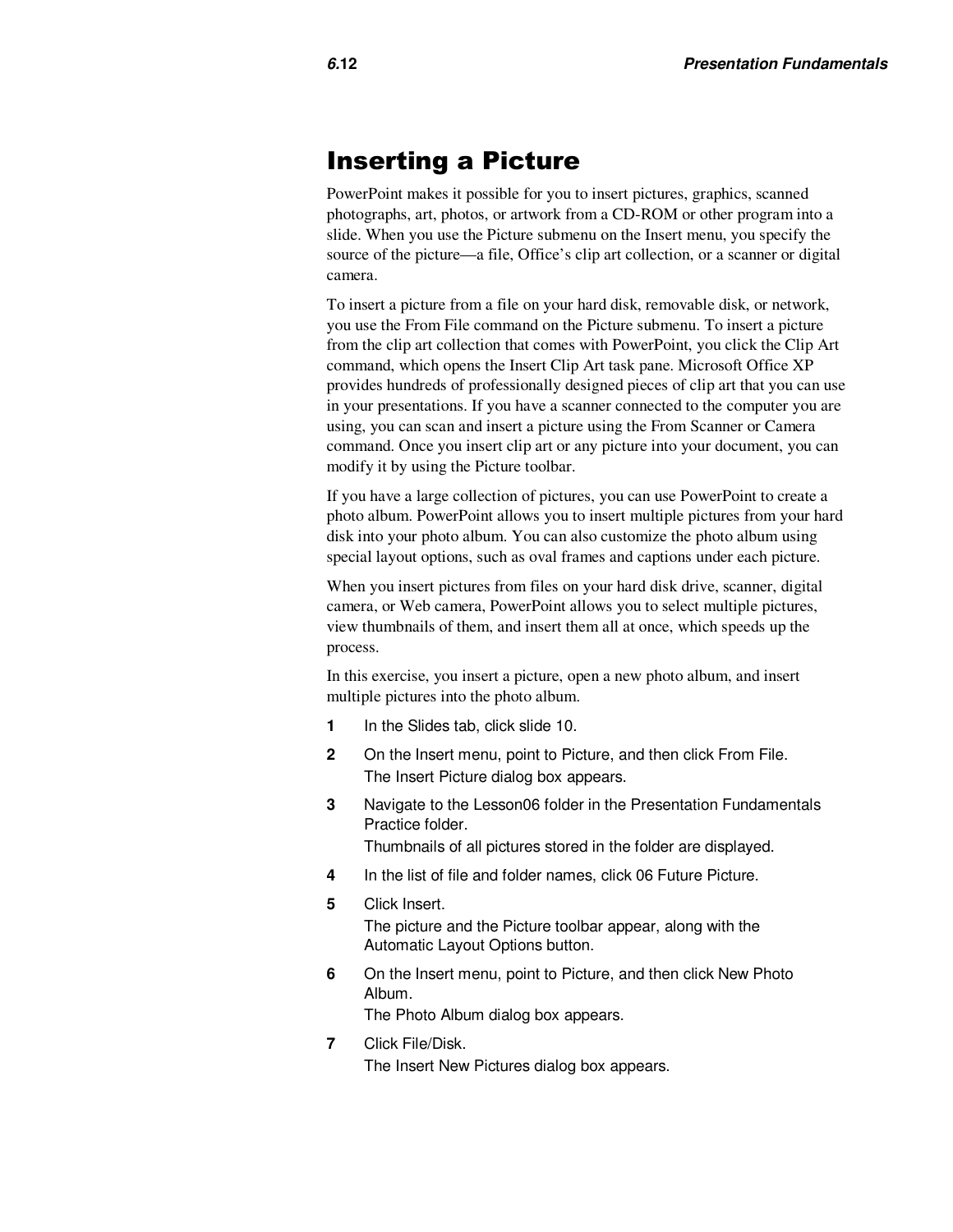**8** Navigate to the Lesson06 folder in the Presentation Fundamentals Practice folder.

# tip

If you cannot see thumbnails of the pictures in this folder, click the Views button down arrow on the Insert New Pictures toolbar, and then select Thumbnails.

- **9** In the list of files, click Picture1, hold down the Ctrl key, and then click Picture2, Picture3, and Picture4. All four pictures are selected.
- **10** Click Insert. The Photo Album dialog box appears with the four pictures listed under Pictures in album.
- **11** Under Album layout, click the Picture layout down arrow, and then click 4 pictures.
- **12** Click the Frame shape down arrow, and then click Beveled. The pictures in the photo album will appear with beveled frames.

| <b>Photo Album</b>                                                              |                                              |                                                |  |  |  |
|---------------------------------------------------------------------------------|----------------------------------------------|------------------------------------------------|--|--|--|
| Album Content                                                                   |                                              |                                                |  |  |  |
| Insert picture from:                                                            | Pictures in album:                           | Preview:                                       |  |  |  |
| File/Disk                                                                       | Picture4.jpg<br>1                            |                                                |  |  |  |
| Scanner/Camera                                                                  | Picture1.jpg<br>Picture2.jpg<br>Picture3.jpg |                                                |  |  |  |
| Insert text:                                                                    |                                              |                                                |  |  |  |
| New Text Box                                                                    |                                              |                                                |  |  |  |
| Picture Options:<br>Captions below ALL pictures<br>ALL pictures black and white |                                              |                                                |  |  |  |
|                                                                                 | ↑<br>٦<br>Remove                             | 心么<br>$\circ$<br>ot<br>$\circ$ †<br>$\bigcirc$ |  |  |  |
| Album Layout                                                                    |                                              |                                                |  |  |  |
| 4 pictures<br>Picture layout:                                                   |                                              |                                                |  |  |  |
| <b>Beveled</b><br>Frame shape:                                                  |                                              |                                                |  |  |  |
| Design template:                                                                | Browse                                       |                                                |  |  |  |
|                                                                                 |                                              | Cancel<br>Create                               |  |  |  |

**13** Click Create.

The Photo Album dialog box closes, and a new PowerPoint presentation opens with a title slide and your new four-picture slide.

**14** On the File menu, click Save As, navigate to the Lesson06 folder in the Presentation Fundamentals Practice folder, and then click Save.

PowerPoint saves the Photo Album file with its default name.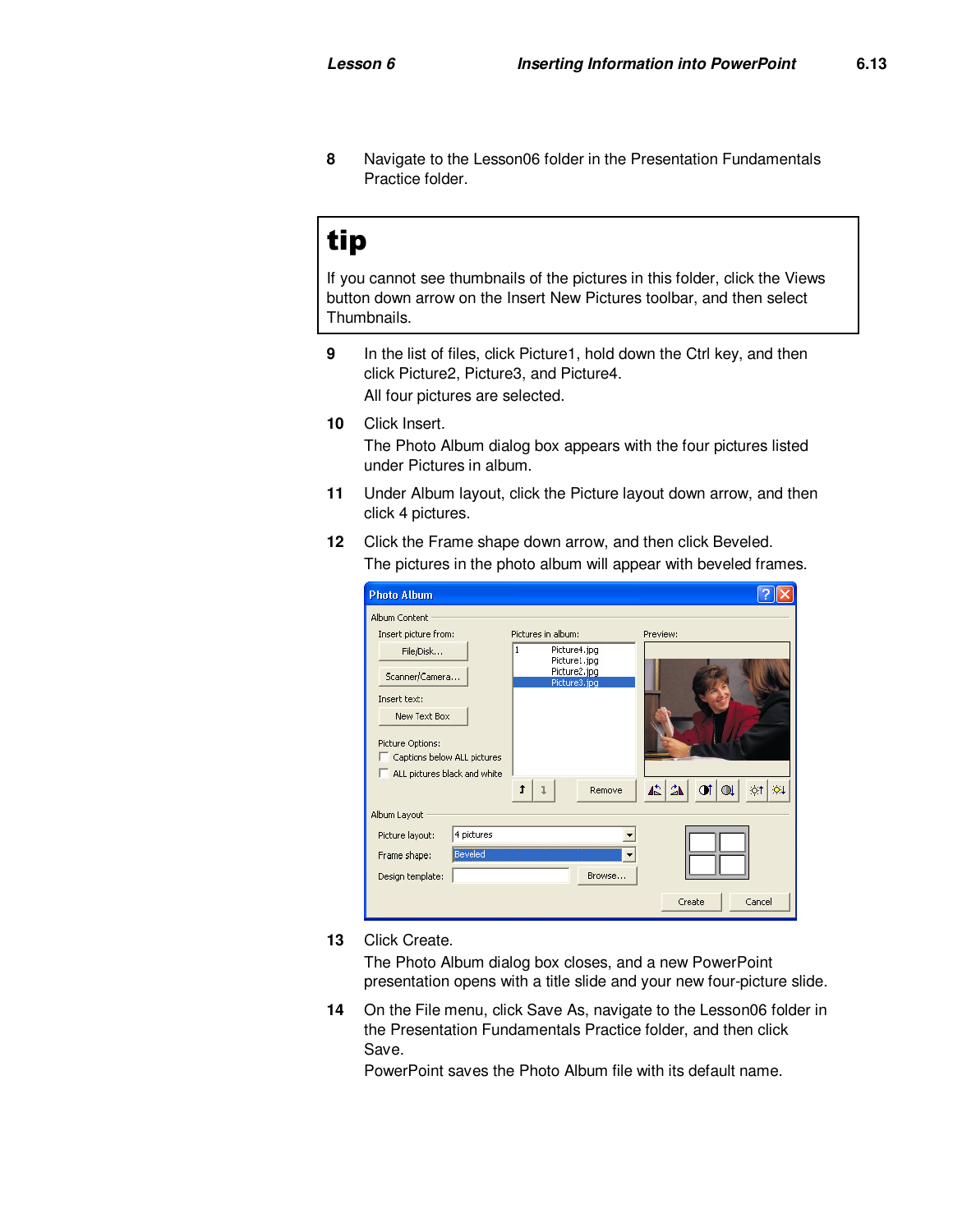**15** Click the Close Window button in the Photo Album presentation window to return to the Contoso Company Pres 06 presentation.

#### Modifying a Picture

If you insert a photograph or scanned image into a slide, you can enhance the image with brightness, contrast, and conversion controls. After you make changes, you can click the Reset Picture button on the Picture toolbar to reverse all changes. Sometimes you need only a portion of a picture in the presentation. With the Crop Picture command, you can mask portions of a picture so you do not see all of it on the screen. The picture is not altered, just covered up. To rotate a picture, you select the object, position the pointer (which changes to the Free Rotate pointer) over the green rotate lever at the top of the object, and then drag to rotate the object to any angle.

You can also compress pictures with PowerPoint in order to minimize the file size of the image. In doing so, however, you may lose some visual quality, depending on the compression setting. You can pick the resolution that you want for the pictures in a presentation based on where or how they'll be viewed (for example, on the Web or printed), and you can set other options, such as delete cropped areas of picture, to get the best balance between picture quality and file size.

In this exercise, you resize, enhance, move, crop, and then compress a picture.

- **1** Drag the scroll box to slide 10, if necessary.
- **2** Click the picture to select it if necessary and display the Picture toolbar.
- **3** Hold down Shift, and then drag the corner resize handles on the picture to enlarge the picture on the slide.

#### important

If you are having trouble resizing the picture, you can press the Alt key while dragging the resize handles to turn off the Snap objects to grid feature, which aligns objects to an equally spaced grid on the slide.

**4** On the Picture toolbar, click the Color button, and then click Washout.

The picture is converted to a watermark.

- **5** On the Picture toolbar, click the Less Brightness button twice. The picture brightness decreases to enhance the look of the picture.
- **6** On the Picture toolbar, click the More Contrast button twice. The picture contrast increases to enhance the look of the picture.
- **7** Drag the picture up until it is aligned to the top of the text box on the slide.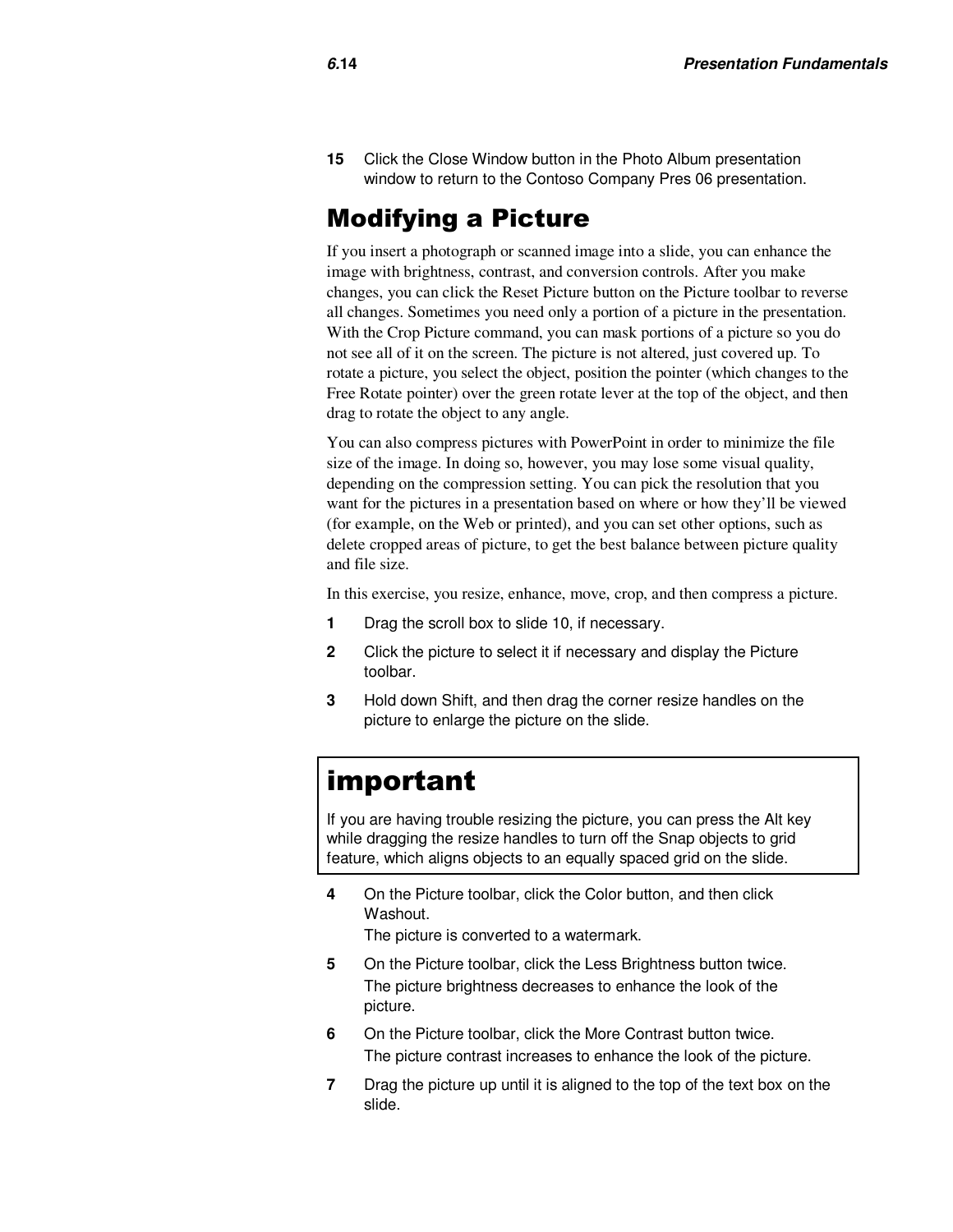- **8** On the Picture toolbar, click the Crop button. The pointer changes to the cropping tool.
- **9** Position the center of the cropping tool over the left-middle resize handle, and then drag right to crop the left side of the picture to cover the pole.

While you are dragging, a dotted outline appears to show you the area that remains after cropping. The cropping tool also changes to a constrain pointer, indicating the direction in which you are cropping.

- **10** Position the center of the cropping tool over the right-middle resize handle, and then drag left to crop the right side of the picture to cover the pole.
- **11** On the Picture toolbar, click the Crop button, or click a blank portion of the slide.

The cropping tool changes back to the pointer.

- **12** Drag the corner and side resize handles to resize the picture so that it covers the right side of the slide.
- **13** On the Picture toolbar, click the Compress Pictures button. The Compress Pictures dialog box appears. The current settings fit your needs.

| <b>Compress Pictures</b>                          |        |  |  |
|---------------------------------------------------|--------|--|--|
| Apply to<br>● Selected pictures                   |        |  |  |
| All pictures in document                          |        |  |  |
| Change resolution                                 |        |  |  |
| C Web/Screen                                      |        |  |  |
| Resolution:<br>200 dpi<br>C Print                 |        |  |  |
| ○ No Change                                       |        |  |  |
| Options                                           |        |  |  |
| $\triangledown$ Compress pictures                 |        |  |  |
| $\triangleright$ Delete cropped areas of pictures |        |  |  |
| OK                                                | Cancel |  |  |

**14** Click OK.

A warning box appears, letting you know that compressing picture may reduce the quality of your images.

- **15** Click Apply to compress the image.
- **16** Deselect the picture.

Your presentation window should look like the illustration on the following page.

To quickly display the Picture toolbar, select the picture.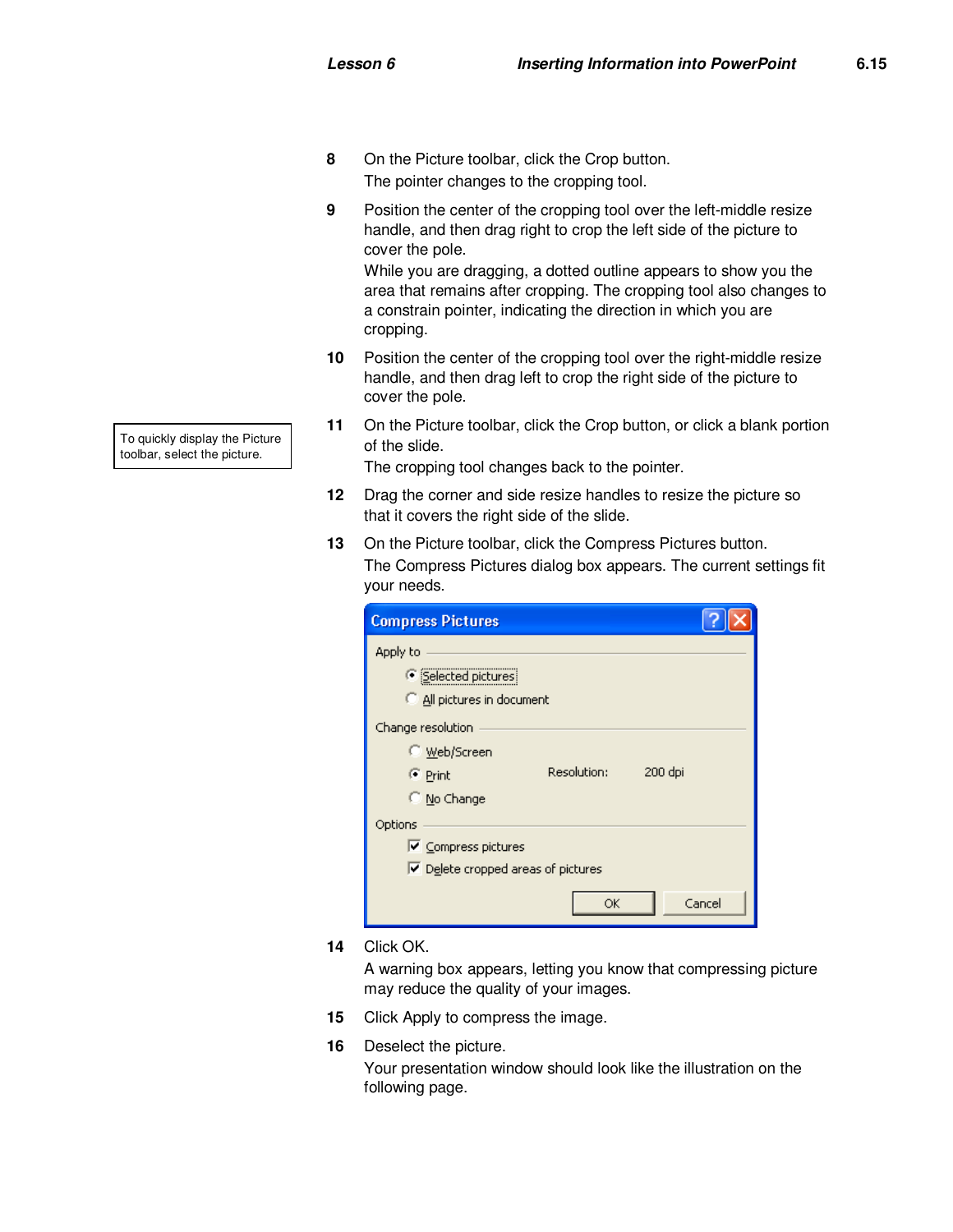

# Inserting and Modifying WordArt

You can insert fancy or stylized text into a presentation with WordArt. WordArt allows you to add visual enhancements to your text that go beyond changing a font or font size. Most users apply WordArt to emphasize short phrases, such as *Our Customers Come First*, or to a single word, such as *Welcome*. You do not have to be an artist to create stylized text—WordArt provides you with a gallery of choices. You can insert stylized text by clicking the Insert WordArt button on the Drawing toolbar and then selecting a style.

In this exercise, you insert WordArt in a slide, format WordArt text, and quit WordArt.

- **1** Drag the scroll box to slide 14.
- **2** On the Drawing toolbar, click the Insert WordArt button. The WordArt Gallery dialog box appears, displaying a list of styles.
- **3** Click the style in the third column, third row, as shown in the illustration on the following page.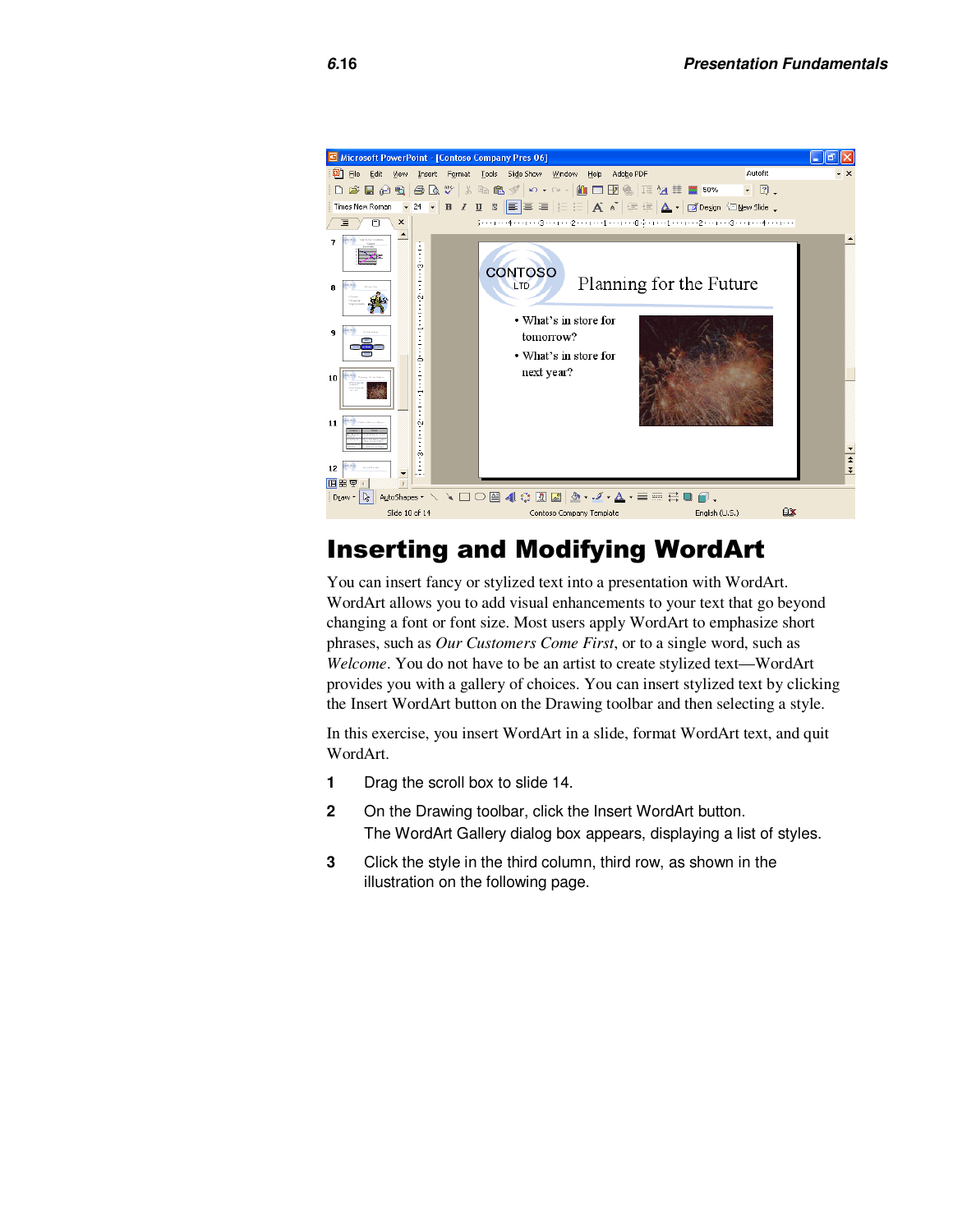|                         | <b>WordArt Gallery</b> |                                          |                 |  |                                         |       |
|-------------------------|------------------------|------------------------------------------|-----------------|--|-----------------------------------------|-------|
| Select a WordArt style: |                        |                                          |                 |  |                                         |       |
|                         |                        |                                          |                 |  | WordArt wordArt vordare WordArt WordArt | pa-02 |
|                         |                        | Wordar! WordArt WordArt WordArt WordArt  |                 |  |                                         | 50004 |
|                         |                        | WordArt   Wo <b>rdArt</b>                | WordArt         |  | WordArt WordArt                         |       |
|                         |                        | WordArt WordArt WordArt Ministri wordArt |                 |  |                                         | w     |
|                         | WordAut                |                                          | <b>Littling</b> |  | <b>Wearding</b>                         | ž     |
|                         | Cancel<br>ОК           |                                          |                 |  |                                         |       |

**4** Click OK.

The Edit WordArt Text dialog box appears.

- **5** In the Text box, type **We bask in the glow of your image**. The WordArt text defaults to the Times New Roman font at 36 points.
- **6** Click OK.

The text you typed and the WordArt toolbar appear.

- **7** Drag the lower-right resize handle to the left to decrease the size of the WordArt object so it fits on the slide.
- **8** On the WordArt toolbar, click the WordArt Shape button, and then click the Double Wave 2 symbol, as shown in the following illustration:





**9** On the WordArt toolbar, click the WordArt Character Spacing button.

A submenu appears with character spacing types.

- 10 On the Character Spacing submenu, click Loose.
- **11** On the WordArt toolbar, click the Format WordArt button.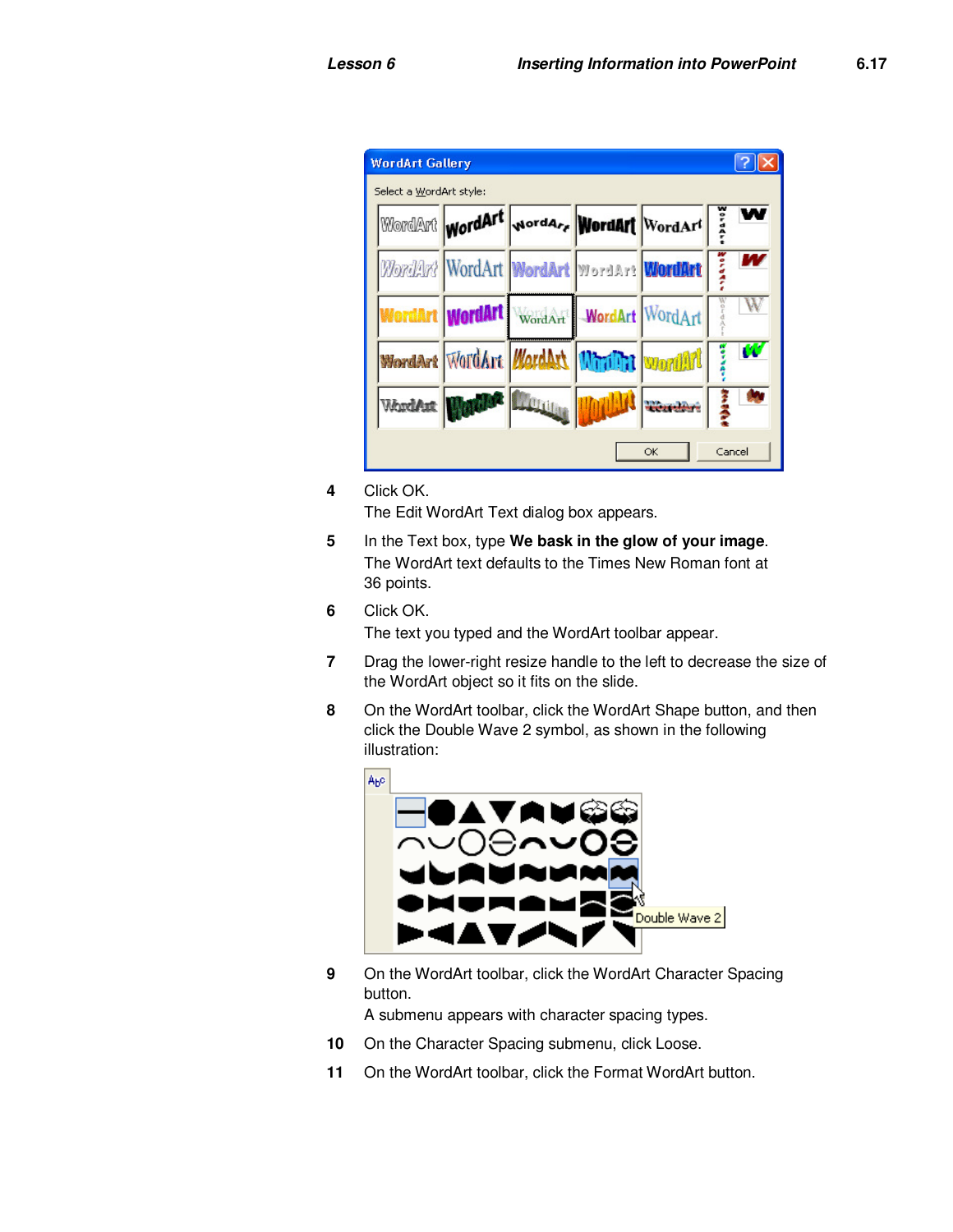- **12** Click the Colors and Lines tab, click the Color down arrow in the Fill section at the top of the dialog box, and then click in the dark blue box in the top row of color boxes (Follow Accent Scheme Color box).
- **13** Click the Color down arrow in the Line section, and then click in the dark blue box in the top row of color boxes (Follow Accent Scheme Color box).
- **14** Click OK.
- **15** On the Drawing toolbar, click the Shadow button, and then click Shadow Settings. The Shadow Settings toolbar appears.
- **16** On the Shadow Settings toolbar, click the Shadow Color button down arrow, and then click in the light blue box (Follow Accent and Hyperlink Scheme Color box).
- **17** Click the Close button on the Shadow Settings toolbar.
- **18** Drag the WordArt text object to the center of the slide, and then click a blank area of the presentation window to quit WordArt. The WordArt toolbar closes.

#### Lesson Wrap-Up

This lesson covered how to change the layout of a slide; insert clip art images; scale an image; insert and modify tables, a Microsoft Excel chart, a picture, and WordArt.

If you are continuing to the next lesson, save and close the presentation:

- **1** On the Standard toolbar, click the Save button. PowerPoint saves any changes to the presentation.
- **2** On the File menu, click Close. PowerPoint closes the presentation.

If you are not continuing to other lessons, save and exit PowerPoint:

- **1** On the Standard toolbar, click the Save button. PowerPoint saves any changes to the presentation.
- **2** Click the Close button in the top-right corner of the PowerPoint window.

PowerPoint closes the presentation, and then exits.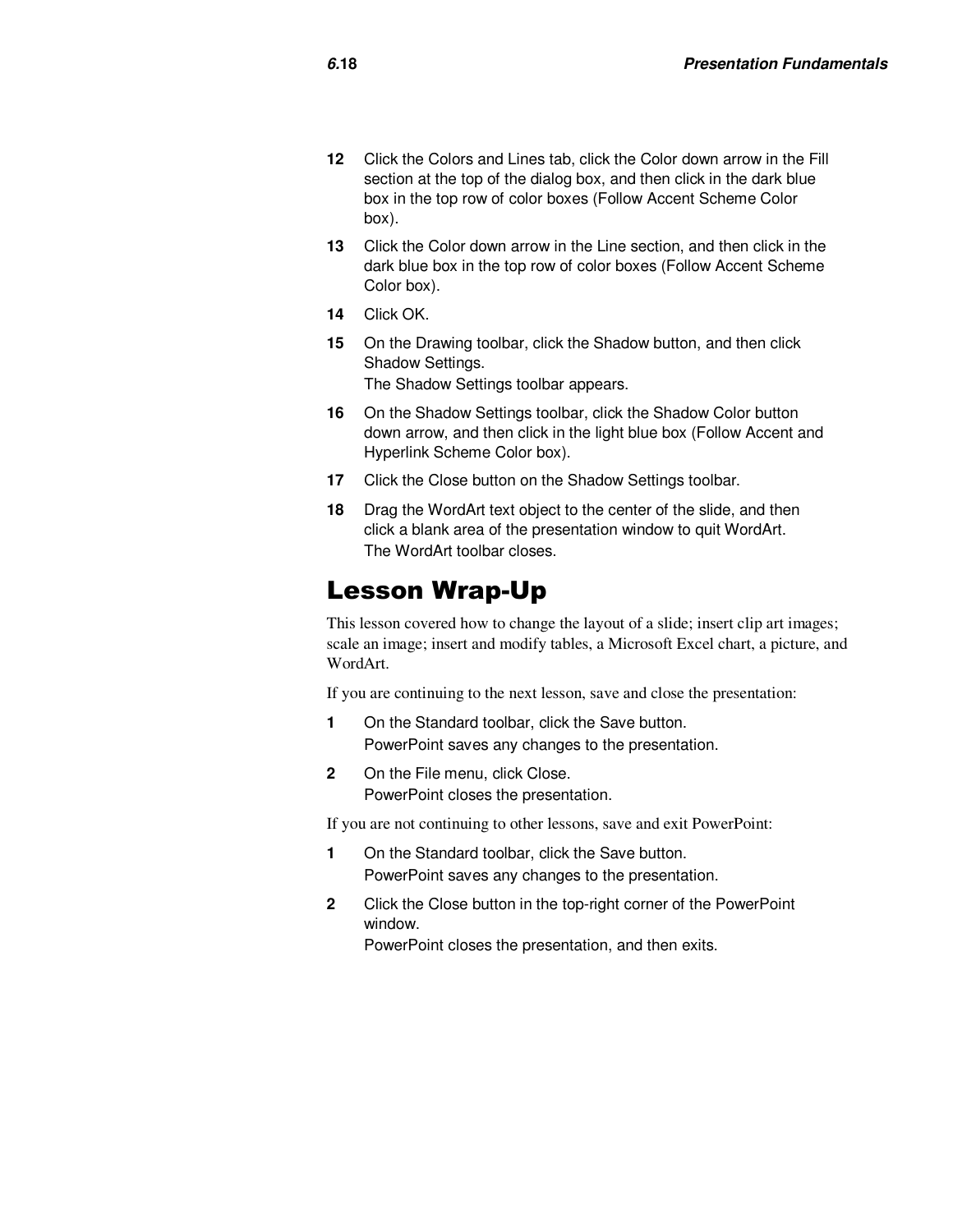#### Quick Quiz

- **1** How do you scale an object disproportionately?
- **2** How do you shade the last row of a table?
- **3** How do you insert an Excel chart object?
- **4** How do you make an image into a watermark?
- **5** How do you crop a picture?
- **6** How do you insert WordArt?

#### Putting It All Together

**Exercise 1:** Open Contoso Company Pres 06 in the Lesson06 folder that is located in the Presentation Fundamentals Practice folder. Insert a new slide at the end of the presentation with the Title, Text, and Content layout, search for clip art with the keyword *communication*, and insert a clip art image. Scale the image by 50 percent, recolor the image, and then save and close the presentation.

**Exercise 2:** Open Contoso Company Pres 06 in the Lesson06 folder that is located in the Presentation Fundamentals Practice folder. Display slide 11, select all the text in the table and change the font to Arial, change the column titles color in the table to light purple, and then save and close the presentation.

**Exercise 3:** Open Contoso Company Pres 06 in the Lesson06 folder that is located in the Presentation Fundamentals Practice folder. Display slide 7, open the embedded Microsoft Excel object, display Sheet1, exit Microsoft Excel, and then save and close the presentation.

**Exercise 4:** Open Contoso Company Pres 06 in the Lesson06 folder that is located in the Presentation Fundamentals Practice folder. Insert a new slide at the end of the presentation with the Blank layout, insert WordArt in the slide with any style and the text *Any Questions?* with the Inflate shape, and then save and close the presentation.

**Exercise 5:** Start a new presentation for A. Datum Corporation, using any design template or the one you have been using in other lessons. Save the presentation as 06 AD Sales in the Lesson06 folder that is located in the Presentation Fundamentals Practice folder. In the title area of the title slide, insert a WordArt object using the text **A. Datum Corporation**, and modify styles and formats as desired. Add the subtitle **Annual Sales Conference**. Add a slide using the Title and Table layout, and type the title **Agenda**. Insert the following table:

| Speaker       | Date     | Time         |
|---------------|----------|--------------|
| Dave Richards | April 28 | $9:00$ a.m.  |
| Annette Hill  | April 28 | $10:00$ a.m. |
| Luis Bonifaz  | April 29 | $9:00$ a.m.  |